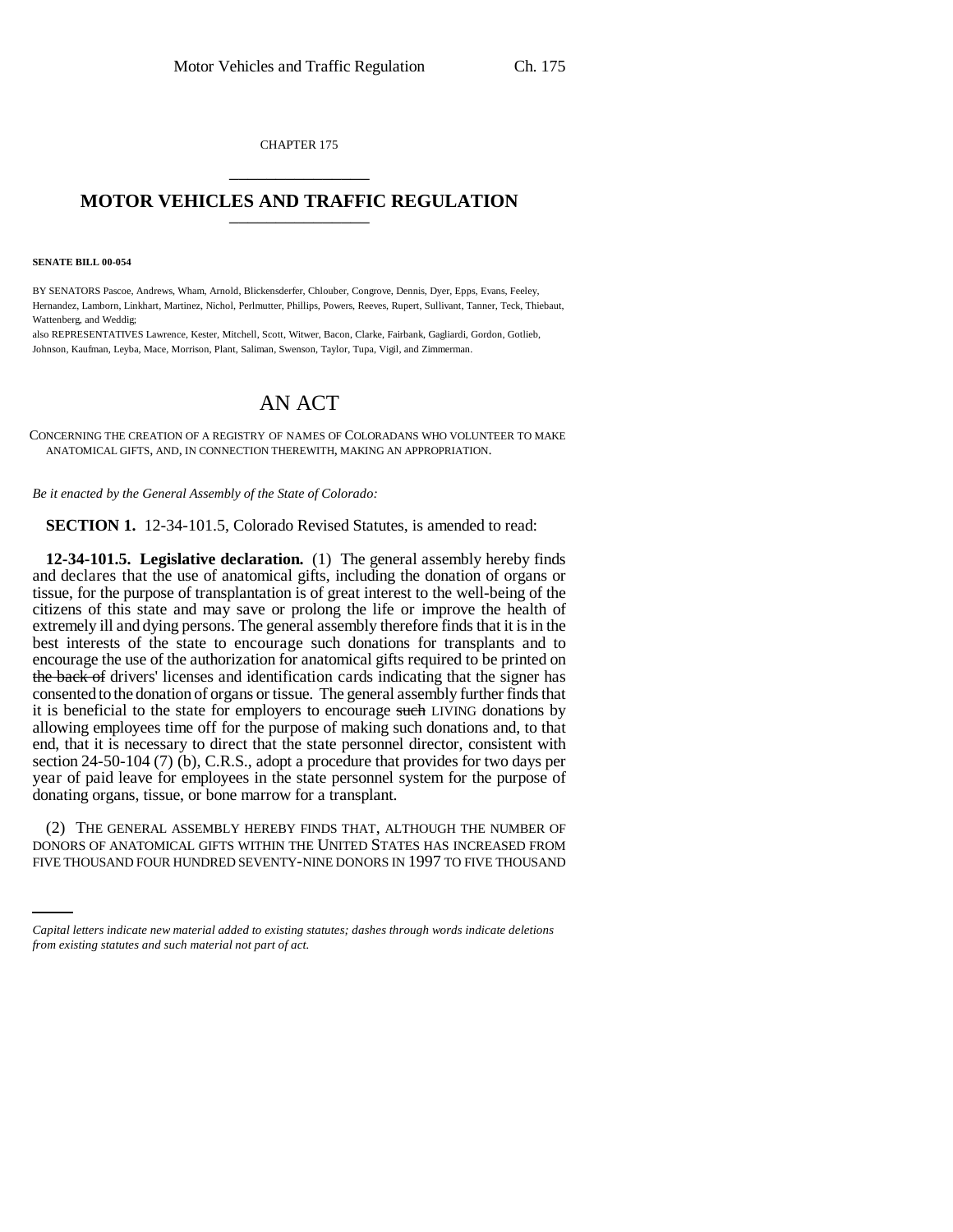Ch. 175 Motor Vehicles and Traffic Regulation

SEVEN HUNDRED EIGHTY-EIGHT DONORS IN 1998, THE NUMBER OF INDIVIDUALS ON THE ORGAN TRANSPLANT WAITING LIST REMAINS HIGH. IT IS ESTIMATED THAT SIXTY-EIGHT THOUSAND INDIVIDUALS ARE WAITING FOR AN ORGAN TRANSPLANT, OVER ONE THOUSAND OF WHOM ARE COLORADANS. THE GENERAL ASSEMBLY FURTHER FINDS THAT EVERY SIXTEEN MINUTES ANOTHER NAME IS ADDED TO THE LIST OF AMERICANS WAITING TO RECEIVE A LIFE SAVING ORGAN TRANSPLANT. THE DECISION TO SHARE ORGANS AND TISSUE UPON DEATH IS DIFFICULT, AND THOSE MEMBERS OF OUR COMMUNITY WHO AGREE TO DONATE AND THEIR FAMILIES ARE HEROES. THE COMMUNITY IS GRATEFUL TO THOSE COLORADANS AND THEIR FAMILIES WHO VOLUNTEER TO BECOME ORGAN AND TISSUE DONORS UPON DEATH. A DONOR MAY IMPROVE THE QUALITY OF LIFE FOR MORE THAN FIFTY OTHERS WHO SUFFER FROM ORGAN FAILURE, BONE DEFECTS, BURNS, OR BLINDNESS.

(3) THE GENERAL ASSEMBLY DETERMINES THAT THE CREATION OF A CENTRAL REGISTRY OF DONORS OF ORGANS AND TISSUE IS CRUCIAL TO FACILITATE TIMELY AND SUCCESSFUL ORGAN AND TISSUE PROCUREMENT. THE GENERAL ASSEMBLY ALSO FINDS THAT CONTINUING EDUCATION AS TO THE EXISTENCE OF A REGISTRY AND MAINTENANCE OF IT ARE IN THE BEST INTERESTS OF THE PEOPLE OF COLORADO.

**SECTION 2.** Part 1 of article 34 of title 12, Colorado Revised Statutes, is amended BY THE ADDITION OF A NEW SECTION to read:

**12-34-110. Registry - creation and operation.** (1) THE DEPARTMENT OF REVENUE SHALL ELECTRONICALLY TRANSFER TO THE FEDERALLY DESIGNATED ORGAN PROCUREMENT AGENCY ALL INFORMATION THAT APPEARS ON THE FRONT OF THE DRIVER'S LICENSE OR IDENTIFICATION CARD INCLUDING, BUT NOT LIMITED TO, THE NAME, GENDER, DATE OF BIRTH, AND MOST RECENT ADDRESS, OF ANY PERSON WHO OBTAINS A DRIVER'S LICENSE OR IDENTIFICATION CARD WHO VOLUNTEERS TO DONATE ORGANS OR TISSUE UPON DEATH. MONEYS FROM THE ORGAN AND TISSUE DONATION AWARENESS FUND CREATED IN SECTION 42-2-107,C.R.S., SHALL BE TRANSFERRED TO THE DEPARTMENT OF REVENUE FOR THE REASONABLE COSTS ASSOCIATED WITH THE INITIAL INSTALLATION AND SETUP FOR ELECTRONIC TRANSFER OF THE DONOR INFORMATION. ALL SUBSEQUENT ELECTRONIC TRANSFERS OF DONOR INFORMATION SHALL BE AT NO CHARGE TO THE FEDERALLY DESIGNATED ORGAN PROCUREMENT AGENCY. INFORMATION OBTAINED BY THE FEDERALLY DESIGNATED ORGAN PROCUREMENT AGENCY SHALL BE USED FOR THE PURPOSE OF ESTABLISHING A STATEWIDE ORGAN AND TISSUE DONOR REGISTRY ACCESSIBLE TO IN-STATE RECOGNIZED CADAVERIC ORGAN AND CADAVERIC TISSUE AGENCIES FOR THE RECOVERY OR PLACEMENT OF ORGANS AND TISSUE AND TO PROCUREMENT AGENCIES IN ANOTHER STATE WHEN A COLORADO RESIDENT IS A DONOR OF AN ANATOMICAL GIFT AND IS NOT LOCATED IN COLORADO AT THE TIME OF DEATH OR IMMEDIATELY BEFORE THE DEATH OF THE DONOR. NO ORGAN OR TISSUE DONATION ORGANIZATION MAY OBTAIN INFORMATION FROM THE ORGAN AND TISSUE DONOR REGISTRY FOR THE PURPOSES OF FUND-RAISING. ORGAN AND TISSUE DONOR REGISTRY INFORMATION SHALL NOT BE FURTHER DISSEMINATED UNLESS AUTHORIZED IN THIS PART 1 OR BY FEDERAL LAW. DISSEMINATION OF ORGAN AND TISSUE DONOR REGISTRY INFORMATION MAY BE MADE BY THE ORGAN PROCUREMENT AGENCY TO A RECOGNIZED IN-STATE PROCUREMENT AGENCY FOR OTHER TISSUE RECOVERY, OR AN OUT-OF-STATE FEDERALLY DESIGNATED ORGAN PROCUREMENT AGENCY.

(2) THE FEDERALLY DESIGNATED ORGAN PROCUREMENT AGENCY MAY ACQUIRE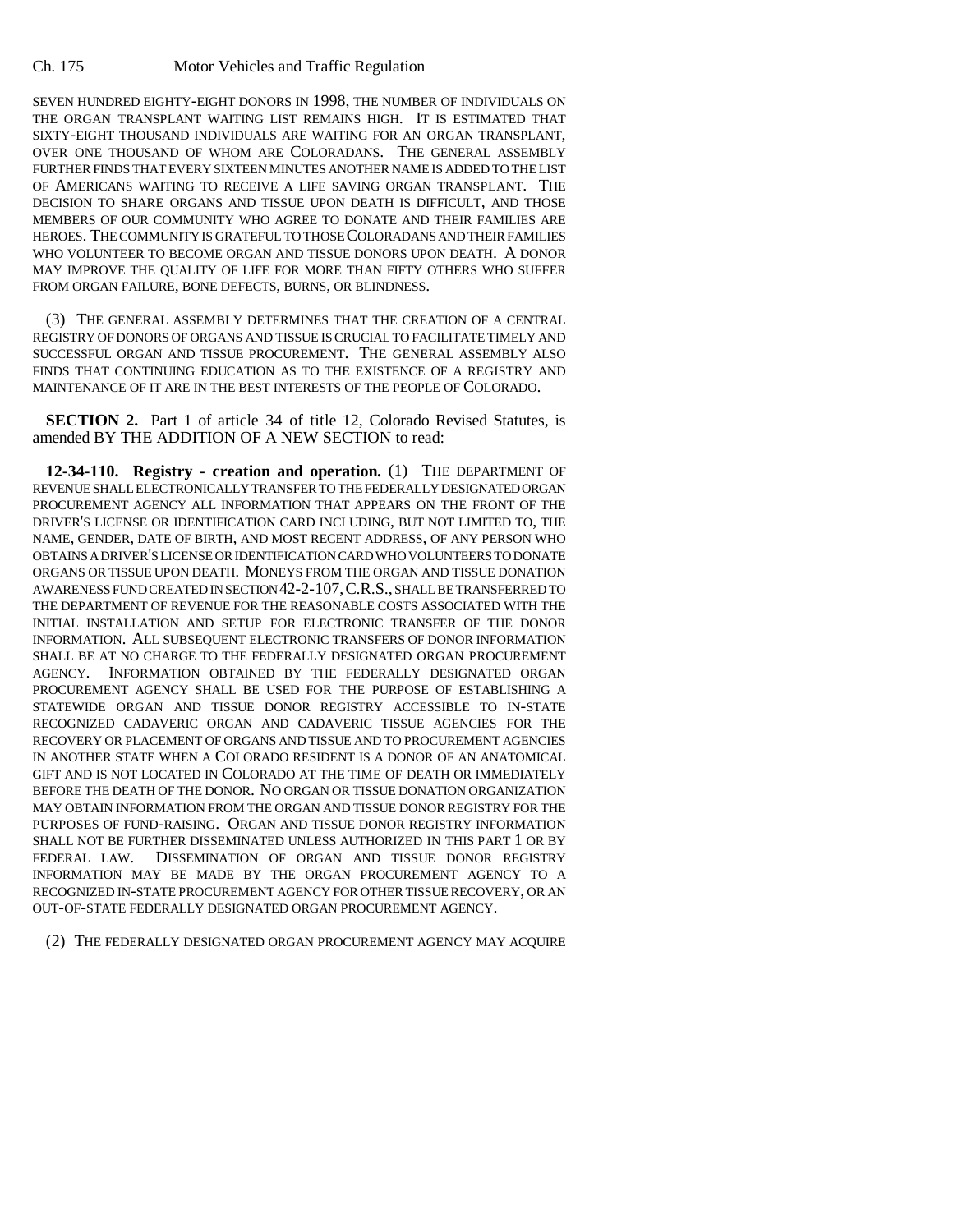DONOR INFORMATION FROM SOURCES OTHER THAN THE DEPARTMENT OF REVENUE.

(3) ALL COSTS ASSOCIATED WITH THE CREATION AND MAINTENANCE OF THE ORGAN AND TISSUE DONOR REGISTRY SHALL BE PAID BY THE PROCUREMENT AGENCY.

(4) AN INDIVIDUAL DOES NOT NEED TO PARTICIPATE IN THE ORGAN AND TISSUE DONOR REGISTRY TO BE A DONOR OF ORGANS OR TISSUE. THE REGISTRY IS TO FACILITATE ORGAN AND TISSUE DONATIONS AND NOT INHIBIT COLORADANS FROM BEING DONORS UPON DEATH.

**SECTION 3.** 12-34-103 (1), Colorado Revised Statutes, is amended to read:

**12-34-103. Persons who may execute an anatomical gift.** (1) Any individual of sound mind and eighteen years of age or more may give all or any part of his THE INDIVIDUAL'S body, the gift to take effect upon death, for any purpose specified in section 12-34-104. ANY INDIVIDUAL UNDER EIGHTEEN YEARS OF AGE MAY GIVE ALL OR ANY PART OF THE INDIVIDUAL'S BODY, THE GIFT TO TAKE EFFECT UPON DEATH, FOR ANY PURPOSE IN SECTION 12-34-104, WITH THE CONSENT OF THE INDIVIDUAL'S PARENT, PARENTS, OR LEGAL GUARDIAN. IF THE INDIVIDUAL IS AN EMANCIPATED MINOR, THE CONSENT OF THE INDIVIDUAL'S PARENT, PARENTS, OR LEGAL GUARDIAN IS NOT NECESSARY TO MAKE THE GIFT VALID.

**SECTION 4.** 12-34-107 (2), (4), and (5), Colorado Revised Statutes, are amended to read:

**12-34-107. Amendment or revocation of the gift.** (2) Any document of gift which has not been delivered to the donee may be revoked by the donor in the manner set out in subsection (1) of this section or by destruction, cancellation, or mutilation of the document and all executed copies thereof. THE DONOR SHALL NOTIFY THE FEDERALLY DESIGNATED ORGAN PROCUREMENT AGENCY OF THE DESTRUCTION, CANCELLATION, OR MUTILATION OF THE DOCUMENT FOR THE PURPOSE OF REMOVING THE PERSON'S NAME FROM THE ORGAN AND TISSUE DONOR REGISTRY CREATED IN SECTION 12-34-110.

(4) The donor of an anatomical gift made pursuant to section 12-34-105 (5) (a) may revoke the gift by crossing off his OR HER signature on the card AND NOTIFYING THE FEDERALLY DESIGNATED ORGAN PROCUREMENT AGENCY OF THE REVOCATION OF THE GIFT SO THAT THE PERSON'S NAME SHALL BE REMOVED FROM THE ORGAN AND TISSUE DONOR REGISTRY CREATED IN SECTION 12-34-110.

(5) A person, after being issued a driver's license or identification card, may at a later date become an anatomical donor by signing such person's name on the back of the license or identification card. SUCH PERSON SHALL NOTIFY THE FEDERALLY DESIGNATED ORGAN PROCUREMENT AGENCY OF THE DESIRE TO BECOME AN ANATOMICAL DONOR FOR THE PURPOSE OF ADDING THE PERSON'S NAME TO THE ORGAN AND TISSUE DONOR REGISTRY CREATED IN SECTION 12-34-110.

**SECTION 5.** 12-34-105 (1) (c), (1) (d), (2), and (5) (b), Colorado Revised Statutes, are amended to read:

**12-34-105. Manner of executing anatomical gifts.** (1) A gift of all or part of a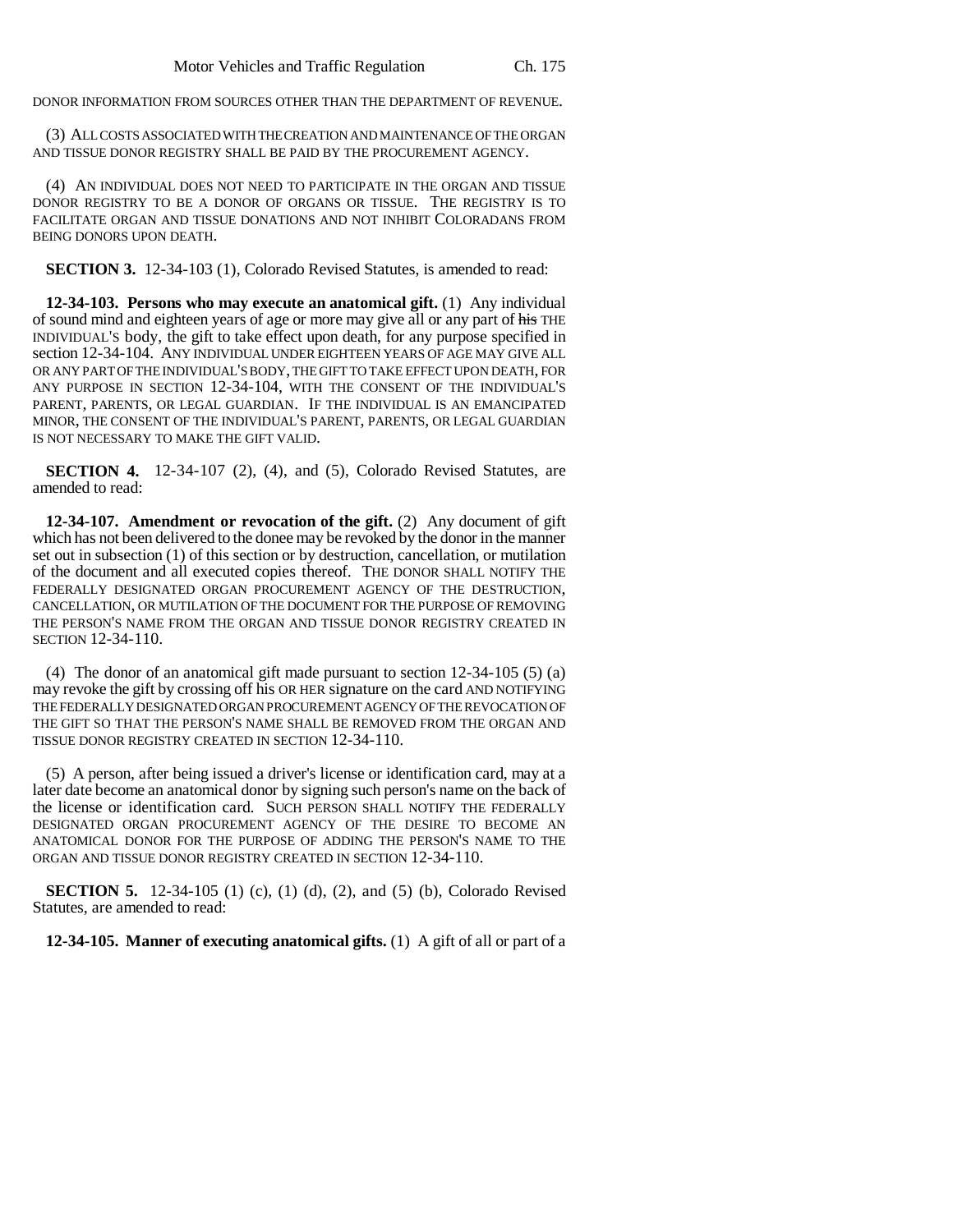human body under section 12-34-103 (1) may be made by any of the following:

(c) By document other than a will,  $\sigma$  license, OR IDENTIFICATION CARD. The gift becomes effective upon the death of the donor. The document, which may be a card designed to be carried on the person, shall be signed by the donor. If the donor cannot sign, the document may be signed for the donor at the donor's direction and in the donor's presence. Delivery of the document of gift during the donor's lifetime is not necessary to make the gift valid. THE DONOR OR THE DONOR'S AGENT SHALL NOTIFY THE FEDERALLY DESIGNATED ORGAN PROCUREMENT AGENCY OF THE DONOR'S GIFT FOR THE PURPOSE OF ADDING THE DONOR'S NAME TO THE ORGAN AND TISSUE DONOR REGISTRY CREATED IN SECTION 12-34-110.

(d) By driver's license or identification card. The driver's license or identification card signed upon issuance of the document and a "Y" in the donor field on the front of the driver's license or identification card indicates that the gift becomes effective upon the death of the donor. THE DEPARTMENT OF REVENUE SHALL ELECTRONICALLY TRANSFER THE INFORMATION OF ALL PERSONS WHO UPON APPLICATION FOR A LICENSE OR IDENTIFICATION CARD VOLUNTEER TO DONATE ORGANS OR TISSUE TO THE REGISTRY CREATED IN SECTION 12-34-110, AND ANY SUBSEQUENT CHANGES TO THE APPLICANT'S DONOR STATUS.

(2) The gift of all or part of a human body may be made either to a specified donee or without specifying a donee. If the latter, the gift may be accepted by the attending physician as donee upon or following death if he THE PHYSICIAN is not the physician determining the time and probable cause of death pursuant to section 12-34-108 (2). If the gift is made to a specified donee who is not available at the time and place of death, the attending physician upon or following death, in the absence of any expressed indication that the donor desired otherwise, may accept the gift as donee. The physician who becomes a donee under this subsection (2) shall not participate in the procedures for removing or transplanting a part. THE PHYSICIAN WHO BECOMES A DONEE SHALL NOTIFY THE FEDERALLY DESIGNATED ORGAN PROCUREMENT AGENCY OF THE DONOR'S NAME, WHEN PRACTICABLE, FOR PURPOSES OF INCLUDING THE DONOR IN THE ORGAN AND TISSUE DONOR REGISTRY.

(5) (b) A gift made by a card as provided in this subsection  $(5)$  shall be deemed revoked on the expiration date of the license to which it is attached. The gift shall also be deemed revoked at any time the license is revoked or suspended.

**SECTION 6.** 13-22-103, Colorado Revised Statutes, is amended to read:

**13-22-103. Minors - consent for medical, dental, and related care.** (1) Except as otherwise provided in sections 16-11-311 (4.5), 18-6-101, and 25-4-402, AND 12-34-103(1), C.R.S., a minor eighteen years of age or older, or a minor fifteen years of age or older who is living separate and apart from his OR HER parent, parents, or legal guardian, with or without the consent of his OR HER parent, parents, or legal guardian, and is managing his OR HER own financial affairs, regardless of the source of his OR HER income, or any minor who has contracted a lawful marriage may give consent to ORGAN OR TISSUE DONATION OR the furnishing of hospital, medical, dental, emergency health, and surgical care to himself OR HERSELF. Such consent shall not be subject to disaffirmance because of minority, and, when such consent is given, said minor shall have the same rights, powers, and obligations as if he OR SHE had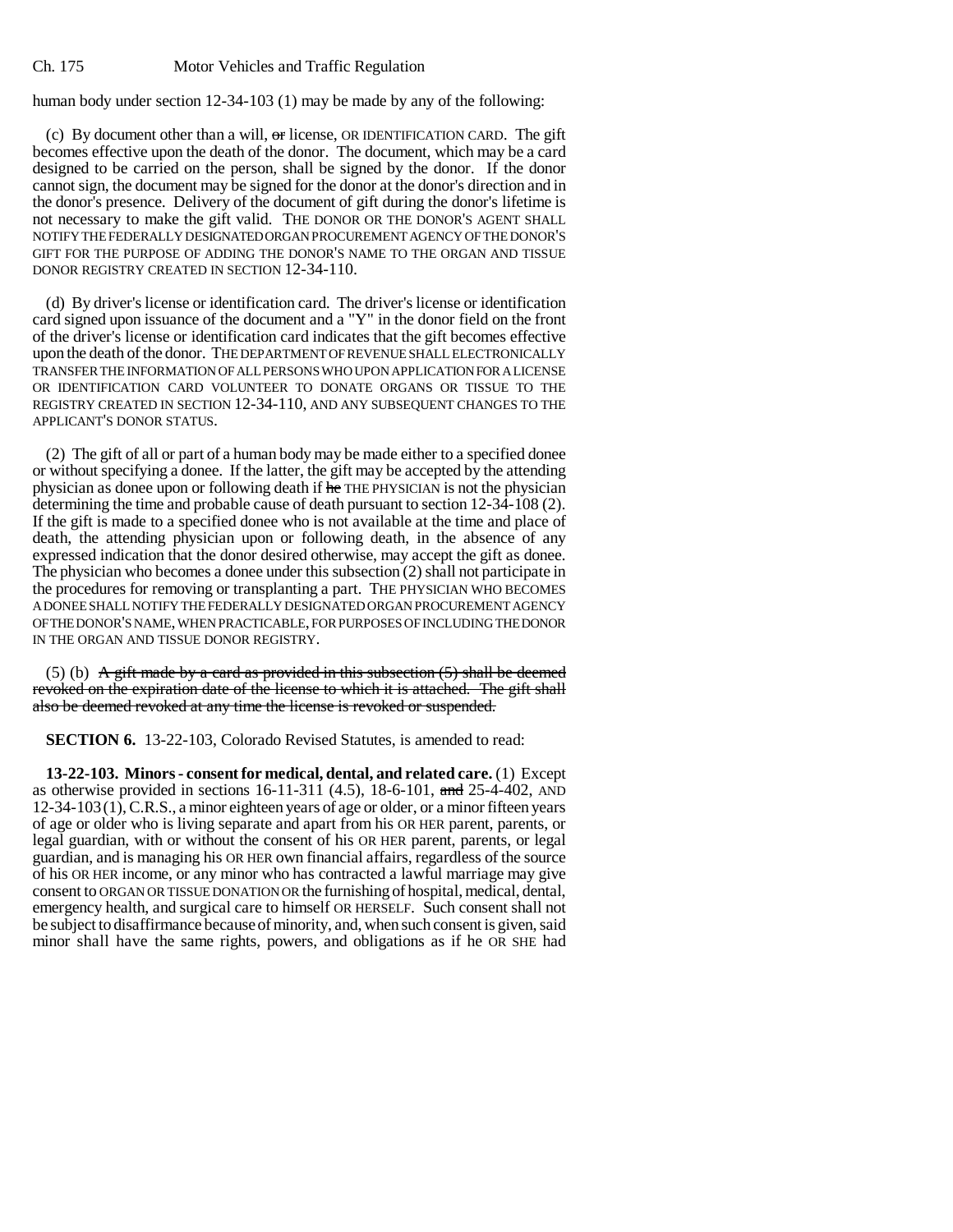obtained majority. CONSENT TO ORGAN OR TISSUE DONATION MAY BE REVOKED PURSUANT TO SECTION 12-34-107, C.R.S.

(2) The consent of the parent, parents, or legal guardian of a minor described in subsection (1) of this section shall not be necessary in order to authorize ORGAN OR TISSUE DONATION OR hospital, medical, dental, emergency health, or surgical care, and no hospital, physician, surgeon, dentist, trained emergency health care provider, or agent or employee thereof who, in good faith, relies on such a minor's consent shall be liable for civil damages for failure to secure the consent of such a minor's parent, parents, or legal guardian prior to rendering such care. The parent, parents, or legal guardian of a minor described in subsection (1) of this section shall not be liable to pay the charges for the care provided the minor on said minor's consent, unless said parent, parents, or legal guardian agrees to be so liable.

(3) In addition to the authority granted in section 25-4-1704 (2.5), C.R.S., any parent, including a parent who is a minor, may request and consent to ORGAN OR TISSUE DONATION OF HIS OR HER CHILD OR the furnishing of hospital, medical, dental, emergency health, and surgical care to his or her child or ward. The consent of a minor parent shall not be subject to disaffirmance because of minority, and, when such consent is given, said minor parent has the same rights, powers, and obligations as if he or she were of legal age.

**SECTION 7.** 13-22-104 (3), Colorado Revised Statutes, is amended to read:

**13-22-104. Transplants and transfusions generally - declaration of policy limit on liability of minors.** (3) Any provision of the law to the contrary notwithstanding, any minor who has reached the age of eighteen years may give consent to the donation of his OR HER blood, ORGANS, OR TISSUE and to the penetration of tissue which is necessary to accomplish such donation. Such consent shall not be subject to disaffirmance because of minority. The consent of the parent, parents, or legal guardian of such a minor shall not be necessary in order to authorize such donation OF BLOOD, ORGANS, OR TISSUE and penetration of tissue.

**SECTION 8.** 42-2-107 (4) (b) (III), Colorado Revised Statutes, is amended BY THE ADDITION OF THE FOLLOWING NEW SUB-SUBPARAGRAPHS to read:

**42-2-107. Application for license or instruction permit - anatomical gifts donations to organ and tissue donation awareness fund - legislative declaration - repeal.** (4) (b) (III) At least quarterly, the state treasurer shall transfer all available moneys from the organ and tissue donation awareness fund:

(C) BEFORE ANY PAYMENT TO TRANSPLANT COUNCIL OF THE ROCKIES (TCOR) FROM THE ORGAN AND TISSUE DONOR AWARENESS FUND MAY BE MADE FOR ANY PURPOSE, TO THE DEPARTMENT OF REVENUE FOR THE REASONABLE COSTS ASSOCIATED WITH THE INITIAL INSTALLATION OF THE ORGAN AND TISSUE DONOR REGISTRY, THE SETUP FOR ELECTRONIC TRANSFER OF THE DONOR INFORMATION FOR THE ORGAN AND TISSUE DONOR REGISTRY TO THE FEDERALLY DESIGNATED ORGAN PROCUREMENT AGENCY, AND COMPUTER PROGRAMMING AND FORM CHANGES NECESSARY AS A RESULT OF THE CREATION OF THE ORGAN AND TISSUE DONOR REGISTRY.

(D) TO THE TRANSPLANT COUNCIL OF THE ROCKIES (TCOR) FOR THE COSTS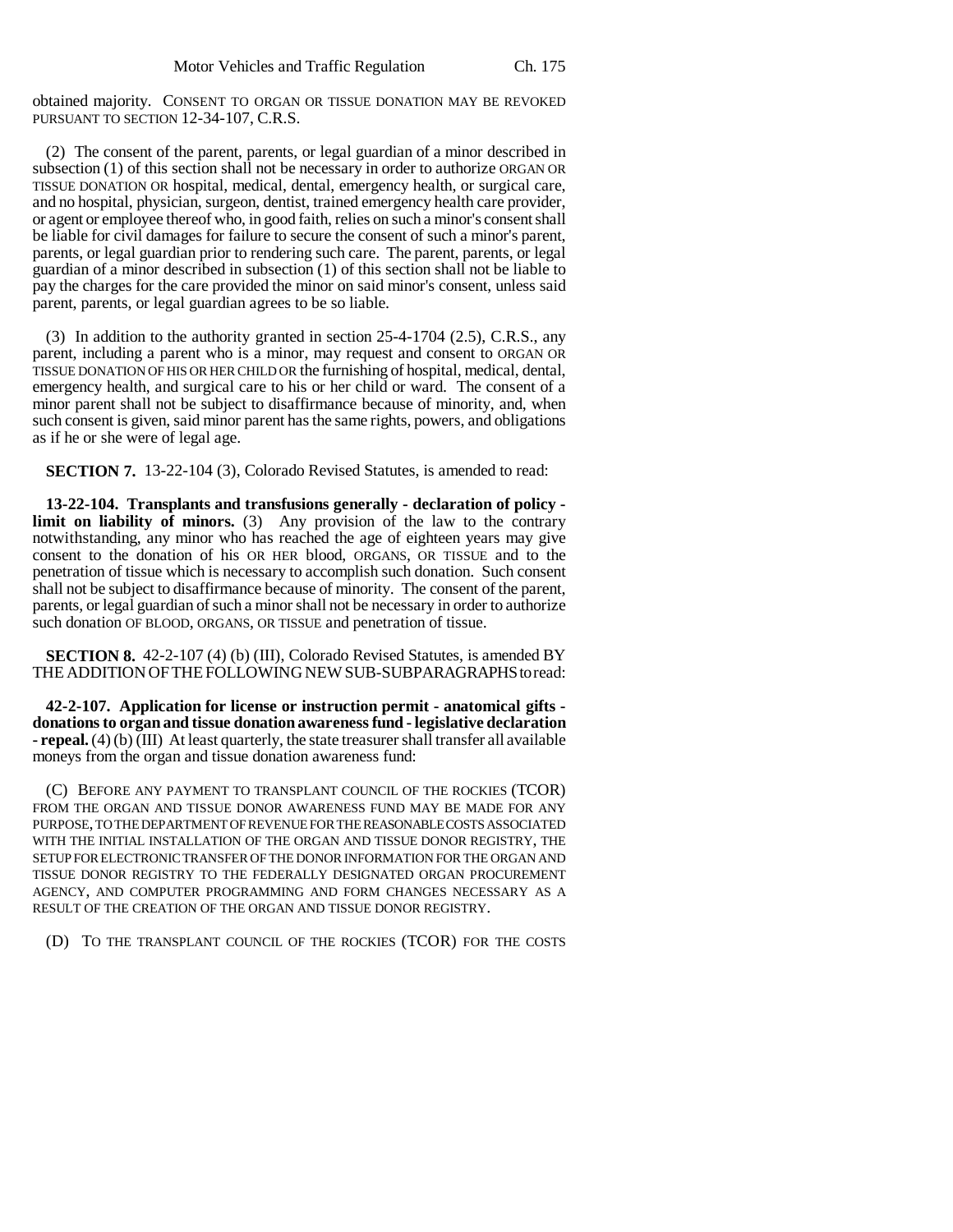ASSOCIATED WITH EDUCATING THE PUBLIC ABOUT THE ORGAN AND TISSUE DONOR REGISTRY PURSUANT TO SECTION 12-34-110, C.R.S.

**SECTION 9.** 42-2-107 (4) (b) (V) and (4) (b) (VII), Colorado Revised Statutes, are amended to read:

**42-2-107. Application for license or instruction permit - anatomical gifts donations to organ and tissue donation awareness fund - legislative declaration - repeal.** (4) (b)  $\overline{V}$  An applicant may make a donation of one dollar OR MORE to the organ and tissue donation awareness fund, created in subparagraph (II) of this paragraph (b), to promote the donation of organs and tissues under the provisions of the "Uniform Anatomical Gift Act", part 1 of article 34 of title 12, C.R.S. The department shall collect such donations and transmit them to the state treasurer, who shall credit the same to the organ and tissue donation awareness fund. The donation prescribed in this subparagraph (V) is voluntary and may be refused by the applicant. The department shall make available informational booklets or other informational sources on the importance of organ and tissue donations to applicants as designed and approved by the advisory body created under sub-subparagraph (A) of subparagraph  $(\overline{III})$  of this paragraph  $(b)$ . The department shall inquire of each applicant at the time the completed application is presented whether the applicant is interested in making the A DONATION OF one dollar donation prescribed in this subparagraph (V) OR MORE and shall also specifically inform the applicant of the option for organ and tissue donations by completing the card on the reverse side of the license as provided in section 12-34-105 (5) (a), C.R.S. THE DEPARTMENT SHALL ALSO PROVIDE WRITTEN INFORMATION DESIGNED AND APPROVED BY THE ADVISORY BODY CREATED UNDER SUB-SUBPARAGRAPH (A) OF SUBPARAGRAPH (III) OF THIS PARAGRAPH (b) TO EACH APPLICANT VOLUNTEERING TO BECOME AN ORGAN AND TISSUE DONOR. THE WRITTEN INFORMATION SHALL DISCLOSE THAT THE APPLICANT'S NAME SHALL BE TRANSMITTED TO THE ORGAN AND TISSUE DONOR REGISTRY CREATED IN SECTION 12-34-110,C.R.S., AND THAT THE APPLICANT SHALL NOTIFY THE FEDERALLY DESIGNATED ORGAN PROCUREMENT AGENCY OF ANY CHANGES TO THE APPLICANT'S DONOR STATUS.

(VII) This paragraph (b) is repealed, effective July 1, 2004 2008.

**SECTION 10.** 42-2-108, Colorado Revised Statutes, is amended BY THE ADDITION OF A NEW SUBSECTION to read:

**42-2-108. Application of minors.** (1.5) (a) THE APPLICATION OF ANY PERSON UNDER THE AGE OF EIGHTEEN YEARS FOR AN INSTRUCTION PERMIT OR MINOR DRIVER'S LICENSE SHALL INCLUDE THE OPTION FOR A MINOR TO BE AN ORGAN OR TISSUE DONOR.

(b) THE DEPARTMENT SHALL PROVIDE ON SUCH PERMIT OR MINOR DRIVER'S LICENSE INFORMATION REQUIRED IN SECTION 12-34-105 (5) (a), C.R.S.

(c) ANY PERSON UNDER THE AGE OF EIGHTEEN YEARS WHO VOLUNTEERS TO DONATE ANATOMICAL GIFTS BY DESIGNATION ON AN INSTRUCTIONAL PERMIT OR MINOR DRIVER'S LICENSE SHALL INCLUDE A NOTICE OF CONSENT SIGNED AND VERIFIED BY THE FATHER OR THE MOTHER OF THE APPLICANT, OR, IN THE EVENT NEITHER PARENT IS LIVING, BY THE PERSON OR GUARDIAN HAVING PROOF OF LEGAL CUSTODY OF SUCH MINOR, OR BY THE SPOUSE OF THE APPLICANT IF THE SPOUSE OF THE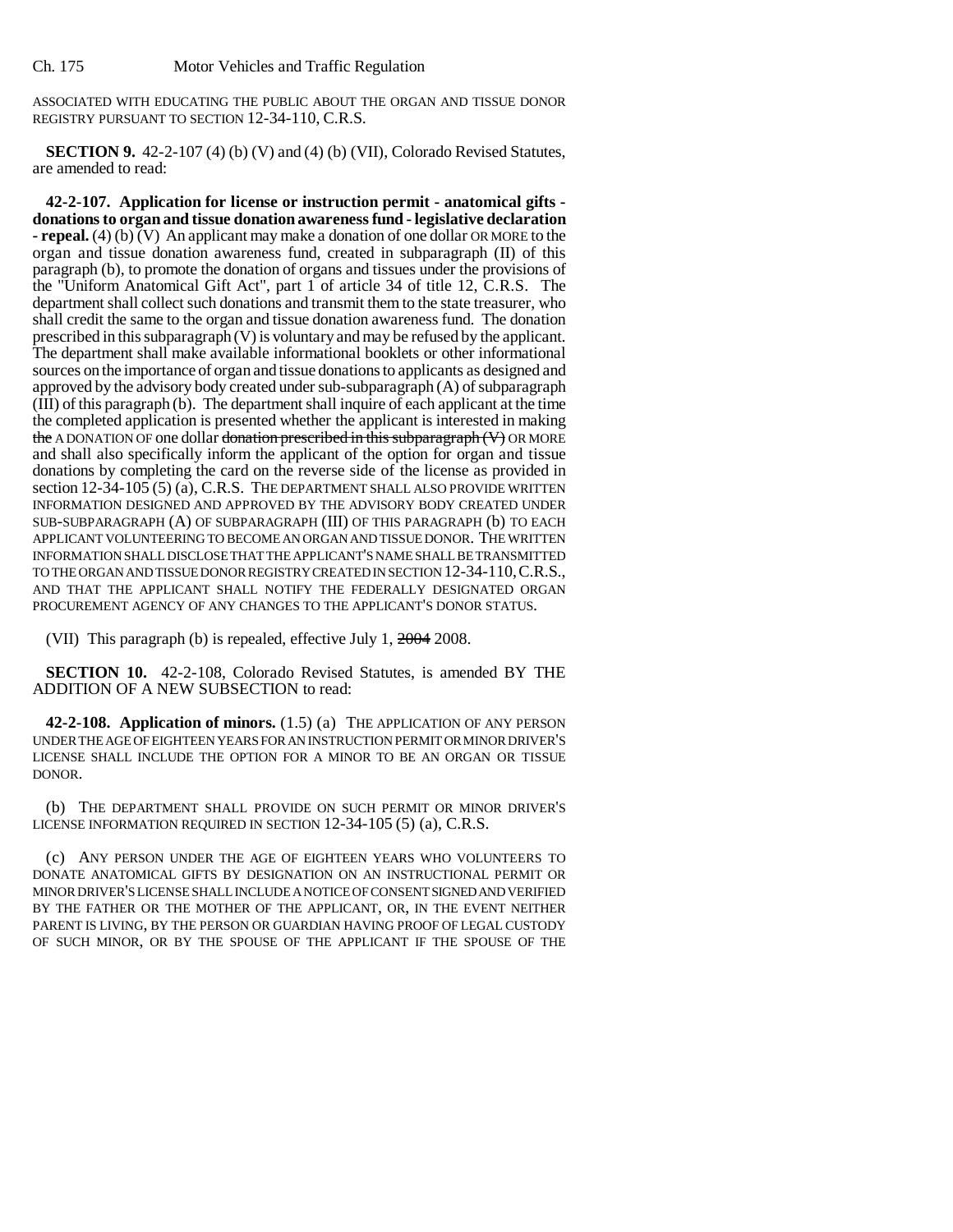APPLICANT IS EIGHTEEN YEARS OF AGE OR OLDER.

(d) IF THE PERSON UNDER THE AGE OF EIGHTEEN YEARS WHO VOLUNTEERS TO DONATE ANATOMICAL GIFTS BY DESIGNATION ON AN INSTRUCTIONAL PERMIT OR MINOR DRIVER'S LICENSE IS AN EMANCIPATED MINOR, A NOTICE OF CONSENT IS NOT NECESSARY FOR AN ANATOMICAL GIFT TO BE VALID.

**SECTION 11.** 42-2-118 (1) (a) (II), Colorado Revised Statutes, is amended to read:

**42-2-118. Renewal of license in person or by mail - donations to organ and tissue donation awareness fund - repeal.** (1) (a) (II) (A) An applicant may make a donation of one dollar OR MORE to the organ and tissue donation awareness fund, created in section 42-2-107 (4) (b) (II), to promote the donation of organs and tissues under the provisions of the "Uniform Anatomical Gift Act", part 1 of article 34 of title 12, C.R.S. The department shall collect such donations and transmit them to the state treasurer, who shall credit the same to the organ and tissue donation awareness fund. The donation prescribed in this sub-subparagraph (A) is voluntary and may be refused by the applicant. The department shall make available informational booklets or other informational sources on the importance of organ and tissue donations to applicants as designed and approved by the advisory body created under section  $42$ -2-107 (4) (b) (III) (A). The department shall inquire of each applicant at the time the completed application is presented whether the applicant is interested in making the A DONATION OF one dollar donation prescribed in this sub-subparagraph  $(A)$  OR MORE and shall also specifically inform the applicant of the option for organ and tissue donations by having a "Y" placed in the donor field on the front of the document. THE DEPARTMENT SHALL ALSO ADVISE EACH APPLICANT VOLUNTEERING TO BECOME AN ORGAN AND TISSUE DONOR THAT THE APPLICANT'S NAME SHALL BE TRANSMITTED TO THE ORGAN AND TISSUE DONOR REGISTRY CREATED IN SECTION 12-34-110, C.R.S., AND THAT THE APPLICANT SHALL NOTIFY THE FEDERALLY DESIGNATED ORGAN PROCUREMENT AGENCY OF ANY CHANGES TO THE APPLICANT'S DONATION.

(B) This subparagraph (II) is repealed, effective July 1,  $2004$  2008.

**SECTION 12.** 42-2-121, Colorado Revised Statutes, is amended BY THE ADDITION OF A NEW SUBSECTION to read:

**42-2-121. Records to be kept by the department - admission of records in court.** (6) THE DEPARTMENT SHALL ELECTRONICALLY TRANSMIT THE NAME, ADDRESS, TELEPHONE NUMBER, DATE OF BIRTH, AND GENDER OF EACH INDIVIDUAL WHO HAS VOLUNTEERED TO DONATE ORGANS OR TISSUE UPON DEATH ON AN INSTRUCTIONAL PERMIT, A MINOR DRIVER'S LICENSE, A DRIVER'S LICENSE, AN IDENTIFICATION CARD, OR ANY OTHER LICENSE APPLICATION RECEIVED BY IT, TO THE ORGAN AND TISSUE DONOR REGISTRY CREATED IN SECTION 12-34-110, C.R.S.

**SECTION 13.** 24-72-204 (7) (b), Colorado Revised Statutes, as amended by Senate Bill 00-011, enacted at the Second Regular Session of the Sixty-second General Assembly, is amended BY THE ADDITION OF A NEW SUBPARAGRAPH to read: